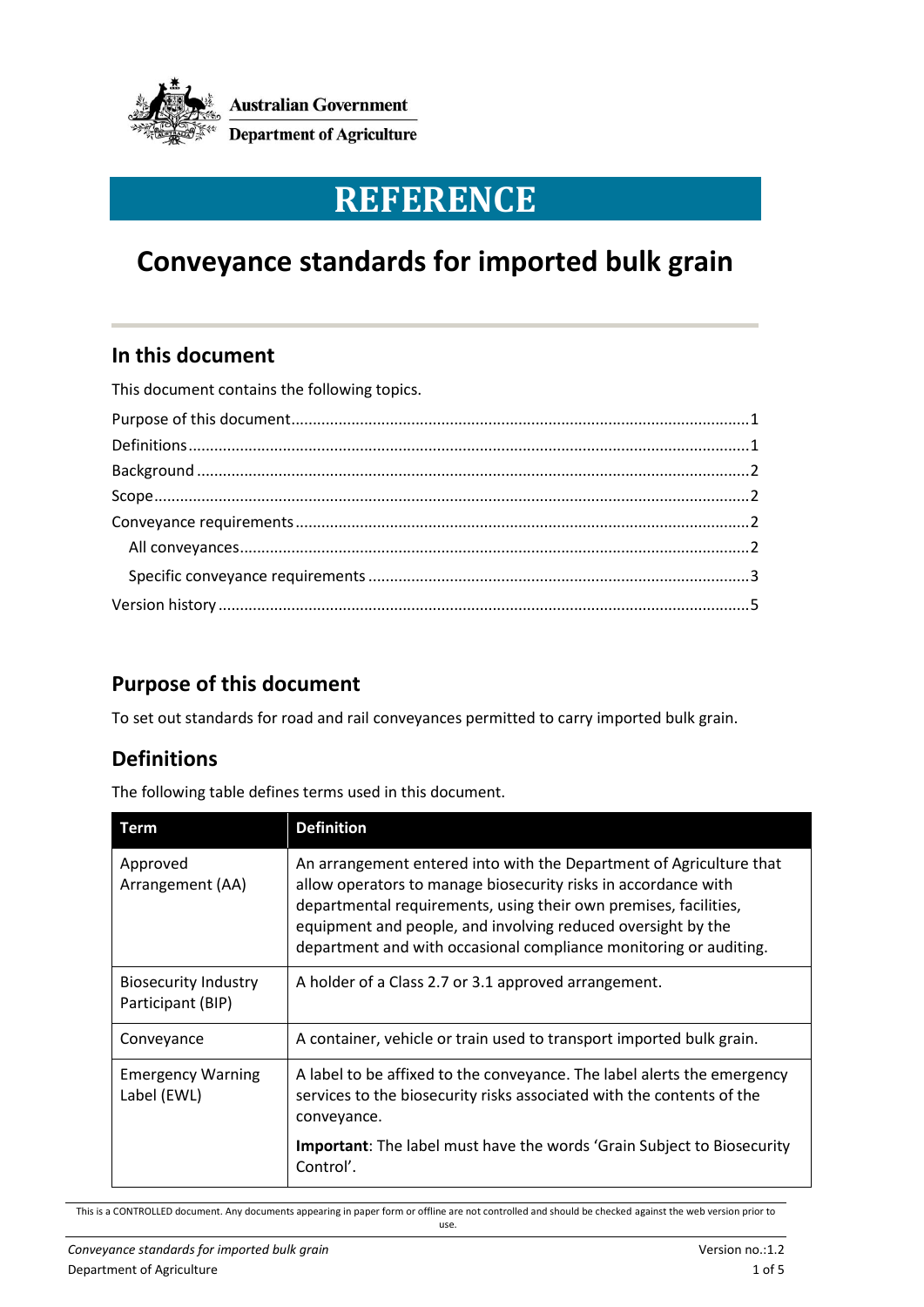| Term                | <b>Definition</b>                                                                                                                                                                                                                               |
|---------------------|-------------------------------------------------------------------------------------------------------------------------------------------------------------------------------------------------------------------------------------------------|
| Grain               | Seed of cereals, oil seeds and pulses.                                                                                                                                                                                                          |
| Port                | First point of entry for incoming vessels as determined by the Director of<br>Biosecurity.                                                                                                                                                      |
| Port operator       | Entity facilitating the arrival of vessels or goods subject to biosecurity<br>control at a first point of entry port. Examples include third-party<br>operators leasing berth space, stevedores, shipping lines and other<br>logistical agents. |
| Port precinct       | Areas within or adjacent to the security regulated boundary of a port.                                                                                                                                                                          |
| Tamper-evident seal | A seal with a serial number that when applied/locked is impossible to<br>remove without leaving evidence of tampering.                                                                                                                          |
| Tarpaulin           | Polyester fabric (scrim) coated on both sides with PVC with a minimum<br>weight of 550 grams per square metre.                                                                                                                                  |
| Vehicle             | Includes prime movers, trailers or tankers used to transport bulk grain                                                                                                                                                                         |

#### <span id="page-1-0"></span>**Background**

The department has strict requirements which must be complied with in order to manage the biosecurity risks associated with imported grain as outlined in the Guideline: *[Management of grain imported bulk in-](http://www.agriculture.gov.au/import/goods/plant-products/stockfeed-supplements/audit-questionnaires)ship's hold.*

#### <span id="page-1-1"></span>**Scope**

This standard defines the requirements for road and rail conveyances to control the leakage of grain or dust during transport of imported grain from the point of discharge through to the point of processing of bulk grain.

The import permit holder is responsible for ensuring that a transport operator has been engaged to provide conveyances meeting the requirements of this standard.

Compliance against these standards will be verified by biosecurity officers, biosecurity industry participants and port operators during the transport of grain from the port of entry to AAs. Non-compliance may result in the application of additional biosecurity measures, corrective actions and departmental supervision.

#### <span id="page-1-2"></span>**Conveyance requirements**

#### <span id="page-1-3"></span>**All conveyances**

The following table outlines the basic requirements for all conveyances used to transport imported grain.

| Conveyance<br>type | <b>Delivery</b><br>Location | <b>Requirements</b>                                                                                   |
|--------------------|-----------------------------|-------------------------------------------------------------------------------------------------------|
| All conveyances    | All approved<br>locations   | Clean of previous cargoes prior to loading                                                            |
|                    |                             | Registered, properly maintained and in a<br>roadworthy condition                                      |
|                    |                             | Carry appropriate safety equipment. Drivers must<br>wear personal protective equipment as required by |

This is a CONTROLLED document. Any documents appearing in paper form or offline are not controlled and should be checked against the web version prior to use.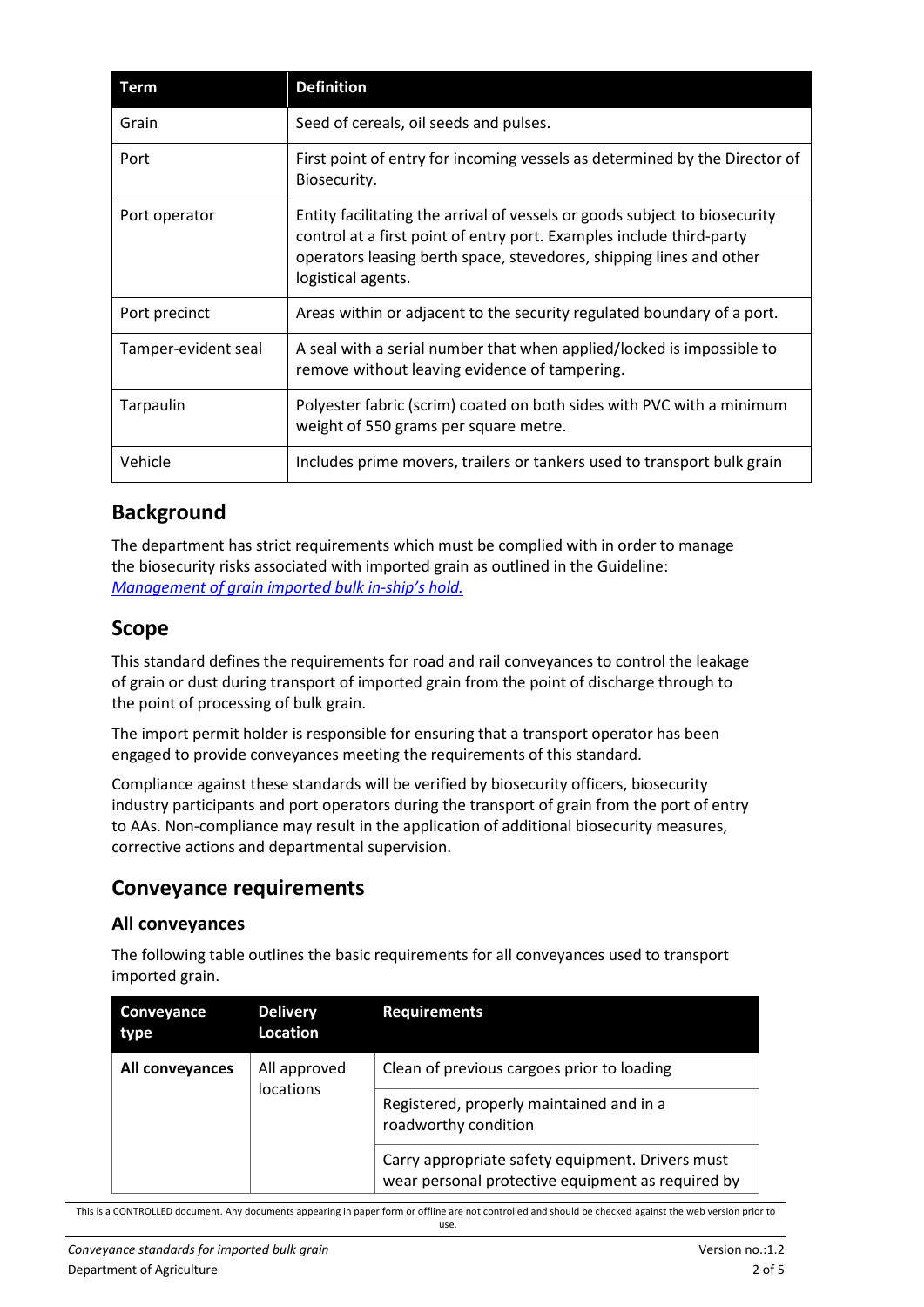| the port operators and/or by the BIP. As a minimum<br>they must have and wear a high visibility vest, hard-<br>hat, eye protection, enclosed footwear |
|-------------------------------------------------------------------------------------------------------------------------------------------------------|
| Driver to be aware of biosecurity risks of bulk grain.<br>Note: Refer to the Guideline: Management of grain<br>imported bulk in-ship's hold           |
| Carry emergency procedure plan and recovery<br>equipment (such as brooms, shovels, buckets and<br>tarpaulins)                                         |

#### <span id="page-2-0"></span>**Specific conveyance requirements**

The following table outlines the requirements for specific types of conveyances used to transport imported grain.

| Conveyance<br>type     | <b>Delivery</b><br><b>Location</b>                            | <b>Requirements</b>                                                                                                                                                                                                                          |
|------------------------|---------------------------------------------------------------|----------------------------------------------------------------------------------------------------------------------------------------------------------------------------------------------------------------------------------------------|
| <b>Road vehicle</b>    | All approved<br>locations                                     | All metal smooth welded body in sound condition                                                                                                                                                                                              |
| (trailer or<br>tanker) |                                                               | Open-top trailers must have rollover tarpaulins                                                                                                                                                                                              |
|                        |                                                               | Seals on tailgate and discharge chute are in sound<br>condition                                                                                                                                                                              |
|                        |                                                               | Seals must be taped on the inside of the trailer body                                                                                                                                                                                        |
|                        |                                                               | Tailgate and discharge chute closes properly to<br>ensure no leakage of grain                                                                                                                                                                |
|                        |                                                               | Must display an A4-sized sign in the cabin stating<br>'Grain subject to biosecurity control'                                                                                                                                                 |
|                        | Approved<br>locations<br>outside the<br>port precinct<br>only | EWL to be affixed to all sides of the trailer/tanker.<br>These labels must remain on it until it has been<br>decommissioned                                                                                                                  |
|                        |                                                               | Carry and complete an Imported bulk grain delivery<br>record                                                                                                                                                                                 |
|                        |                                                               | Carry and operate a satellite-tracking device at all<br>times while moving imported grain                                                                                                                                                    |
|                        |                                                               | The tailgate and the discharge chute must have<br>individually lockable latches so that they cannot be<br>opened inadvertently by vibration during transport,<br>failure of the normal latching mechanism or by<br>activation from the cabin |
|                        |                                                               | The tailgate and discharge chute must have<br>provision for the application of tamper-evident seals                                                                                                                                          |
|                        |                                                               | Grain locks are in place and used                                                                                                                                                                                                            |

This is a CONTROLLED document. Any documents appearing in paper form or offline are not controlled and should be checked against the web version prior to use.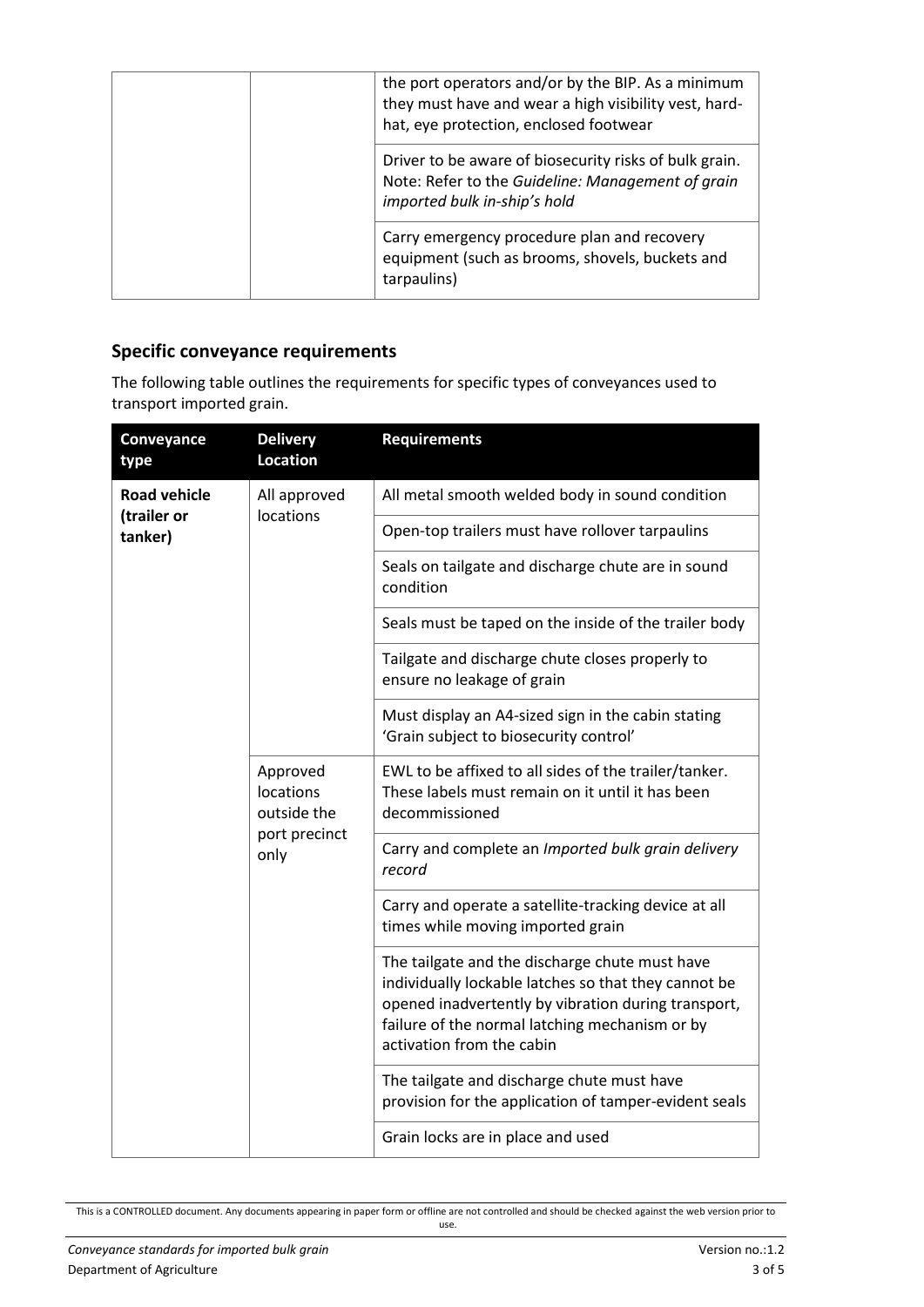| <b>Container</b><br>(by road or rail) | All approved<br>locations | There is no external light visible from inside the<br>container when all openings are closed                                                                                                                      |
|---------------------------------------|---------------------------|-------------------------------------------------------------------------------------------------------------------------------------------------------------------------------------------------------------------|
|                                       |                           | EWL to be affixed to all sides of the container. These<br>labels must remain on it until it has been<br>decommissioned                                                                                            |
|                                       |                           | Carry and complete an Imported bulk grain delivery<br>record                                                                                                                                                      |
|                                       |                           | Road vehicles must display an A4-sized sign in the<br>cabin stating 'Grain subject to biosecurity control'                                                                                                        |
|                                       |                           | All openings must have individually lockable latches<br>so that they cannot be opened inadvertently by<br>vibration during transport, failure of the normal<br>latching mechanism or by activation from the cabin |
|                                       |                           | All openings must have seals that are in sound<br>condition                                                                                                                                                       |
|                                       |                           | All openings must have provision for the application<br>of tamper-evident seals                                                                                                                                   |
|                                       |                           | Containers must be transported on conveyances<br>with solid flat decks or of a skeletal type<br>construction to ensure flexing and movement of<br>containers during transport is kept to a minimum                |
| <b>Rail wagons</b>                    | All approved<br>locations | Carry and complete an Imported bulk grain delivery<br>record                                                                                                                                                      |
|                                       |                           | All safety devices such as hand brakes, handrails,<br>ladders and brake mechanisms must be in good<br>working order and maintained                                                                                |
|                                       |                           | Discharge chutes, holds or other openings are to be<br>sound, leak proof and sealable to prevent the<br>leakage of any grain (seals should be modified with<br>extra rubber)                                      |
|                                       |                           | All openings must have individually lockable latches<br>so that they cannot be opened inadvertently by<br>vibration during carriage, failure of the normal<br>latching mechanism or by activation from the cabin  |
|                                       |                           | The discharge chutes and other openings will have<br>provision for the application of tamper-evident seals                                                                                                        |
|                                       |                           | EWL to be affixed to all sides of each wagon that<br>enable the vehicle to be clearly identified. These<br>labels will remain on it until it has been<br>decommissioned                                           |

<span id="page-3-0"></span>This is a CONTROLLED document. Any documents appearing in paper form or offline are not controlled and should be checked against the web version prior to use.